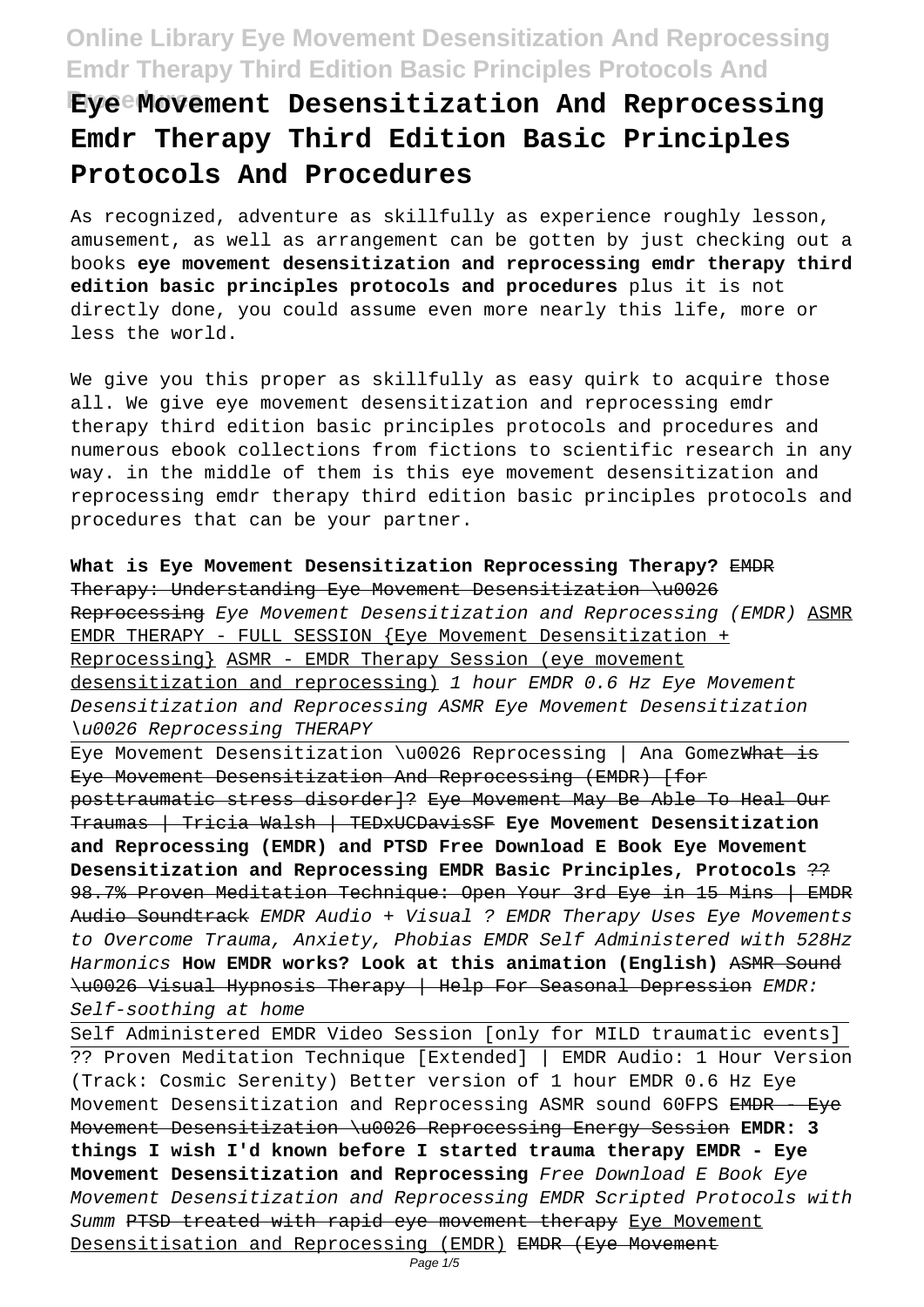**Pesensitization and Reprocessing) DEMONSTRATION: How Eye Movement** Desensitization and Reprocessing works

Eye Movement Desensitization And Reprocessing Eye movement desensitization and reprocessing (EMDR) is a fairly new, nontraditional type of psychotherapy. It's growing in popularity, particularly for treating post-traumatic stress disorder...

EMDR Therapy (Eye Movement Desensitization & Reprocessing) Eye Movement Desensitization and Reprocessing Therapy EMDR is a unique, nontraditional form of psychotherapy designed to diminish negative feelings associated with memories of traumatic events.

Eye Movement Desensitization and Reprocessing Therapy ... Eye Movement Desensitization and Reprocessing (EMDR) therapy (Shapiro, 2001) was initially developed in 1987 for the treatment of posttraumatic stress disorder (PTSD) and is guided by the Adaptive Information Processing model (Shapiro 2007). EMDR is an individual therapy typically delivered one to two times per week for a total of 6-12 sessions, although some people benefit from fewer sessions.

Eye Movement Desensitization and Reprocessing (EMDR) Therapy Eye movement desensitization and reprocessing ( EMDR) is a form of psychotherapy developed by Francine Shapiro starting in 1988 in which the person being treated is asked to recall distressing images; the therapist then directs the patient in one type of bilateral stimulation, such as side-to-side eye movements or hand tapping.

Eye movement desensitization and reprocessing - Wikipedia Eye movement desensitization and reprocessing (EMDR) is a treatment for PTSD as well as other mental health conditions (see below). The treatment brings together your traumatic memories and positive thoughts and beliefs to help reduce the distress stemming from your traumatic event.

Eye Movement Desensitization and Reprocessing Eye Movement Desensitization and Reprocessing (EMDR) is a psychotherapy treatment that was originally designed to alleviate the distress associated with traumatic memories (Shapiro, 1989a, 1989b). Shapiro's (2001) Adaptive Information Processing model posits that EMDR therapy facilitates the accessing and processing of traumatic memories and other adverse life experience to bring these to an adaptive resolution.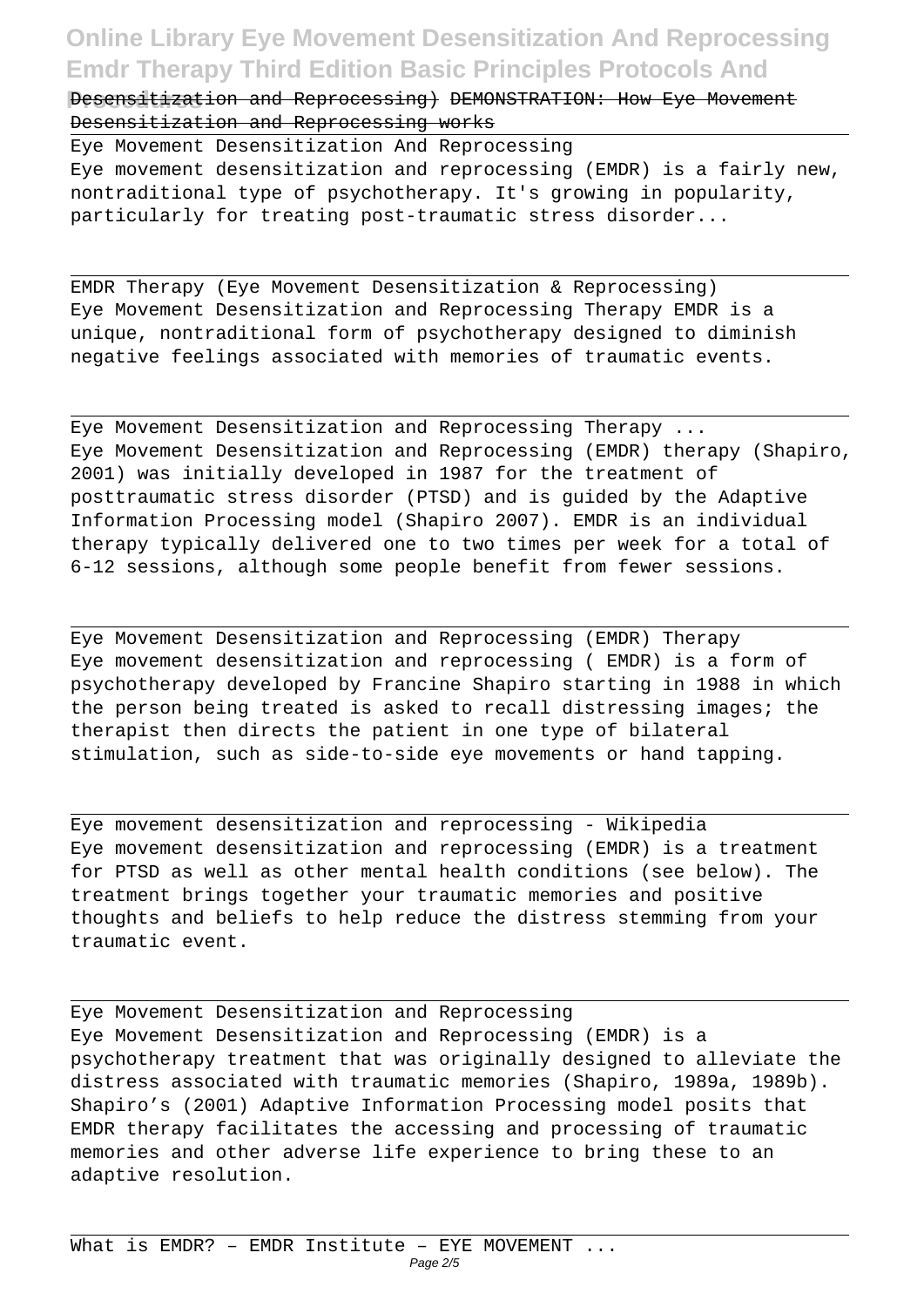This volume provides the definitive quide to Eye Movement Desensitization and Reprocessing (EMDR), the psychotherapeutic approach developed by Francine Shapiro. EMDR is one of the most widely investigated treatments for posttraumatic stress disorder, and many other applications are also being explored.

Eye Movement Desensitization and Reprocessing (EMDR ... Eye movement desensitization and reprocessing (EMDR), developed by Dr. Francine Shapiro, is a research-supported, integrative psychotherapy approach designed to treat symptoms of trauma and...

Eye Movement Desensitization and Reprocessing Therapy (EMDR) Eye Movement Desensitization and Reprocessing (EMDR) is a traumafocused psychotherapy that is one of the most studied treatments for PTSD. A large number of studies demonstrate it is effective to treat PTSD when administered over approximately three months.

Eye Movement Desensitization and Reprocessing for PTSD ... Eye Movement Desensitization and Reprocessing (EMDR) is an evidencebased treatment for posttraumatic stress disorder (PTSD). This means that it has been studied by many researchers and found to be effective in treating PTSD. Most people who complete 1-3 months of weekly 50-90 minute sessions of EMDR show a noticeable improvement in PTSD symptoms.

Eye Movement Desensitization and Reprocessing (EMDR ... Eye Movement Desensitization and Reprocessing (EMDR) therapy is an interactive psychotherapy technique used to relieve psychological stress. It is an effective treatment for trauma and...

EMDR Therapy for Trauma and PTSD: Benefits, Side Effects ... Eye Movement Desensitization and Reprocessing (EMDR) is a new psychological methodology that has been applied to a wide range of psychological disorders. Clinical reports over the past three years indicate that it is an important addition to the treatment of substance abuse. EMDR offers a structured,

Eye movement desensitization and reprocessing: treating ... For these clinicians, "Eye Movement Desensitization and Reprocessing" (3rd. ed.) maintains what was best in the first two editions - an invitation to learn this powerful therapy, one that makes use of their clients' own ability to heal.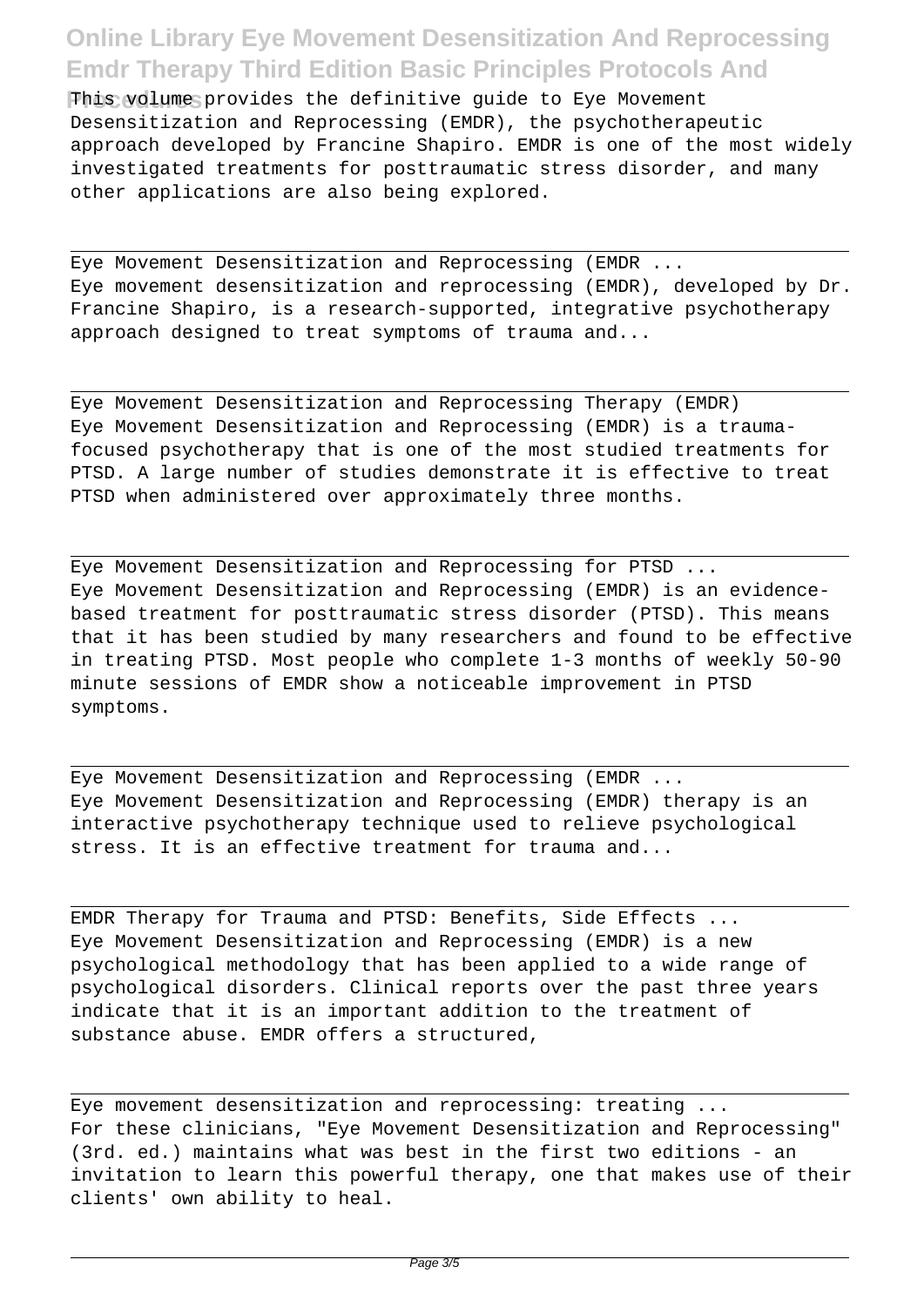**Procedures** Eye Movement Desensitization and Reprocessing (EMDR ... Eye Movement Desensitization and Reprocessing (EMDR) is a psychotherapy treatment that was originally designed to alleviate the distress associated with traumatic memories (Shapiro, 1989a, 1989b). Shapiro's (2001) Adaptive Information Processing model posits that EMDR therapy facilitates the accessing and processing of traumatic memories and other adverse life experience to bring these to an adaptive resolution.

Frequent Questions – EMDR Institute – EYE MOVEMENT ... EMDRIA is a professional association for EMDR practitioners and researchers to seek the highest standards for clinical use of EMDR. EMDR is an accepted psychotherapy by leading mental health organizations throughout the world for the treatment of a variety of symptoms and conditions.

EMDR International Association Home | EMDR Practitioners At first glance, Eye movement desensitisation reprocessing (EMDR) appears to approach psychological issues in an unusual way. It does not rely on talk therapy or medications.

Eye Movement Desensitisation Reprocessing (EMDR) – PTSD UK Eye movement desensitization and reprocessing is a powerful psychotherapy technique which has successfully helped people who suffer from trauma, anxiety, panic, disturbing memories, posttraumatic stress and many other emotional problems. Until recently, these conditions were difficult and time–consuming to treat.

Eye Movement Desensitization & Reprocessing | EMDR Eye Movement Desensitization and Reprocessing (EMDR) was found to be an effective treatment for children with disaster-related posttraumatic stress disorder (PTSD) who had not responded to another intervention. Measures included the Revised Children's Manifest Anxiety Scale and the Children's Depression Inventory.

CEBC » Program › Eye Movement Desensitization And Reprocessing During desensitization, the therapist leads the person in sets of eye movements, sounds, or taps with appropriate shifts and changes of focus until his or her SUD-scale levels are reduced to zero (or 1 or 2 if this is more appropriate). Starting with the main target, the different associations to the memory are followed.